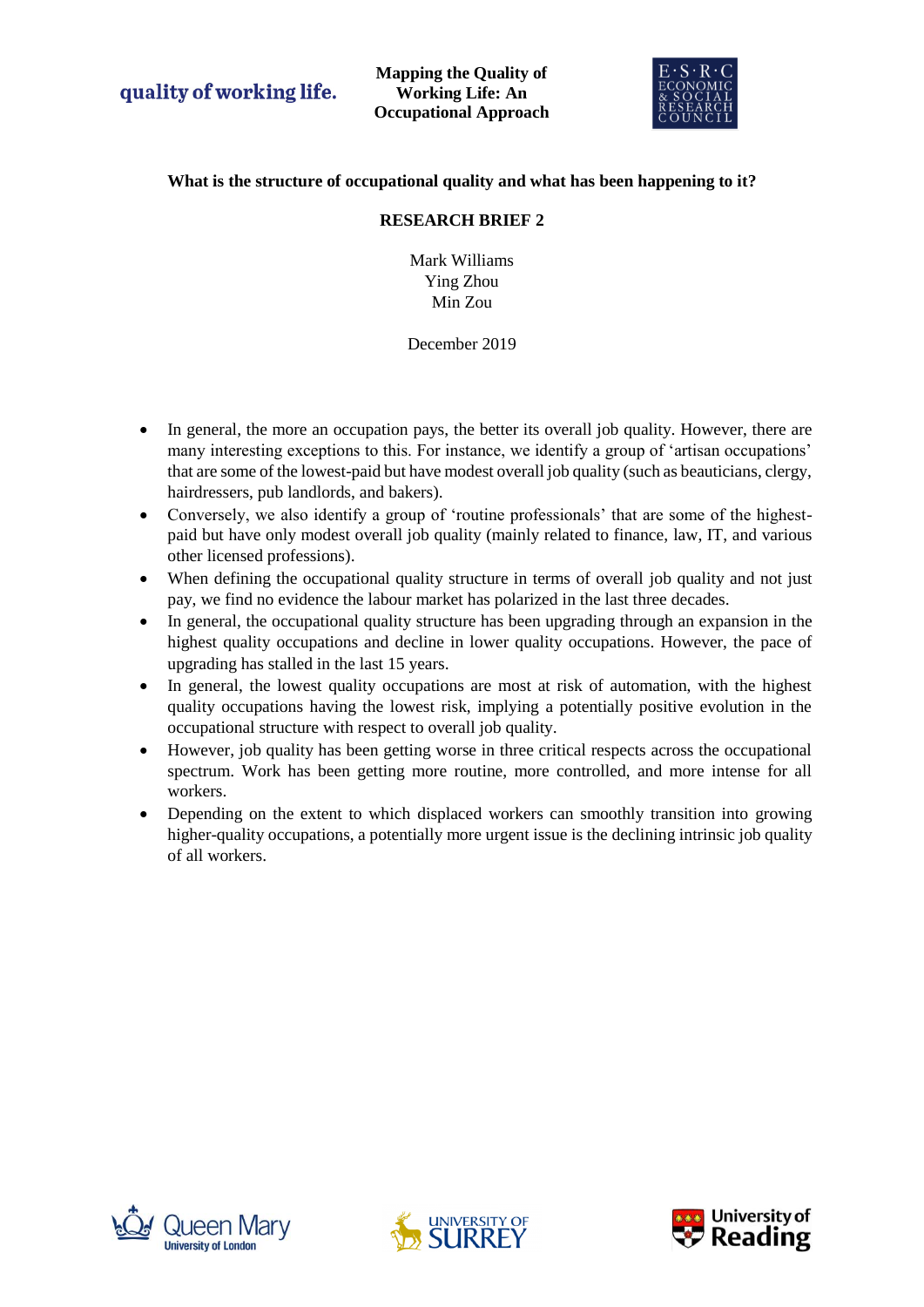### *Why map by occupation?*

Having developed the Good Work Index (GWI) (see Research Brief 1), we can use it to map how overall job quality is distributed across the occupational structure. It is worth noting why an occupational approach is useful. There are at least three reasons:

- 1. Occupational mobility is very low (we tend to stay in the same job for many years), thus the occupational quality structure pertain to the quality of working life over many years within careers;
- 2. Occupations are an easy to understand and readily relatable unit of analysis, making disparities in the quality of working life more visible and transparent for policy and the general public;
- 3. Occupations are measured in many existing datasets meaning we can make inferences about the changing structure of job quality in datasets that collected occupation information but not job quality.

#### *The occupational quality structure*

We once again turn to the Skills and Employment Surveys 2006 to 2017. One way to get a handle on how the quality of work is distributed across the occupational structure is by looking at the correlation between average occupational GWI scores (occupational quality) and average occupational pay. In general, higher-paying occupations are better overall. However, the correlation is fairly modest (*r* = 0.64). The correlation is weaker among the lowest paying occupations, where a greater dispersion in overall job quality is observed. The GWI also broadly corresponds to occupational class, with managerial and professional occupations generally enjoying higher overall job quality than intermediate and manual and routine occupations. Nonetheless, intermediate and routine and manual occupations generally have better job quality overall than their pay would suggest, while the opposite is the case for managerial and professional occupations. As with the occupational pay hierarchy, the class hierarchy is closely related to the overall quality of work, but it is far from perfect.

Figure 1. Overall job quality across the occupational structure





One advantage of taking an occupational approach is that we can drill down to the level of specific occupations. In particular, we can also identify interesting 'exceptional' occupations. The table below lists the top 20 occupations with the largest difference between their average pay rank and average GWI rank (i.e., the occupations with the largest positive discrepancy between their job quality and pay). In general, these are some of the most highly-paid occupations—in a sense giving them more scope for their average GWI position to be lower than their pay—while the reverse is true for the other group—they are very low-paid.

*Table 1. Top 20 occupations where average GWI percentile position is > average pay percentile position*

|                                             | Mean       | Mean       |         |
|---------------------------------------------|------------|------------|---------|
|                                             | <b>GWI</b> | hourly pay | Differ  |
| Detailed occupation (* merged occupations)  | percentile | percentile | ence    |
| Beauticians and related occupations         | 66.9       | 11.9       | $-55.1$ |
| Hotel and accommodation managers            | 75.1       | 25.7       | $-49.4$ |
| Clergy                                      | 78.2       | 32.4       | $-45.8$ |
| Leisure and theme park attendants           | 57.0       | 11.7       | $-45.3$ |
| Hairdressers, barbers                       | 58.7       | 14.1       | $-44.7$ |
| Playgroup leaders/assistants                | 55.2       | 19.3       | $-35.8$ |
| Publicans and managers of licensed premises | 61.3       | 29.2       | $-32.1$ |
| Nursery nurses                              | 52.4       | 21.4       | $-31.0$ |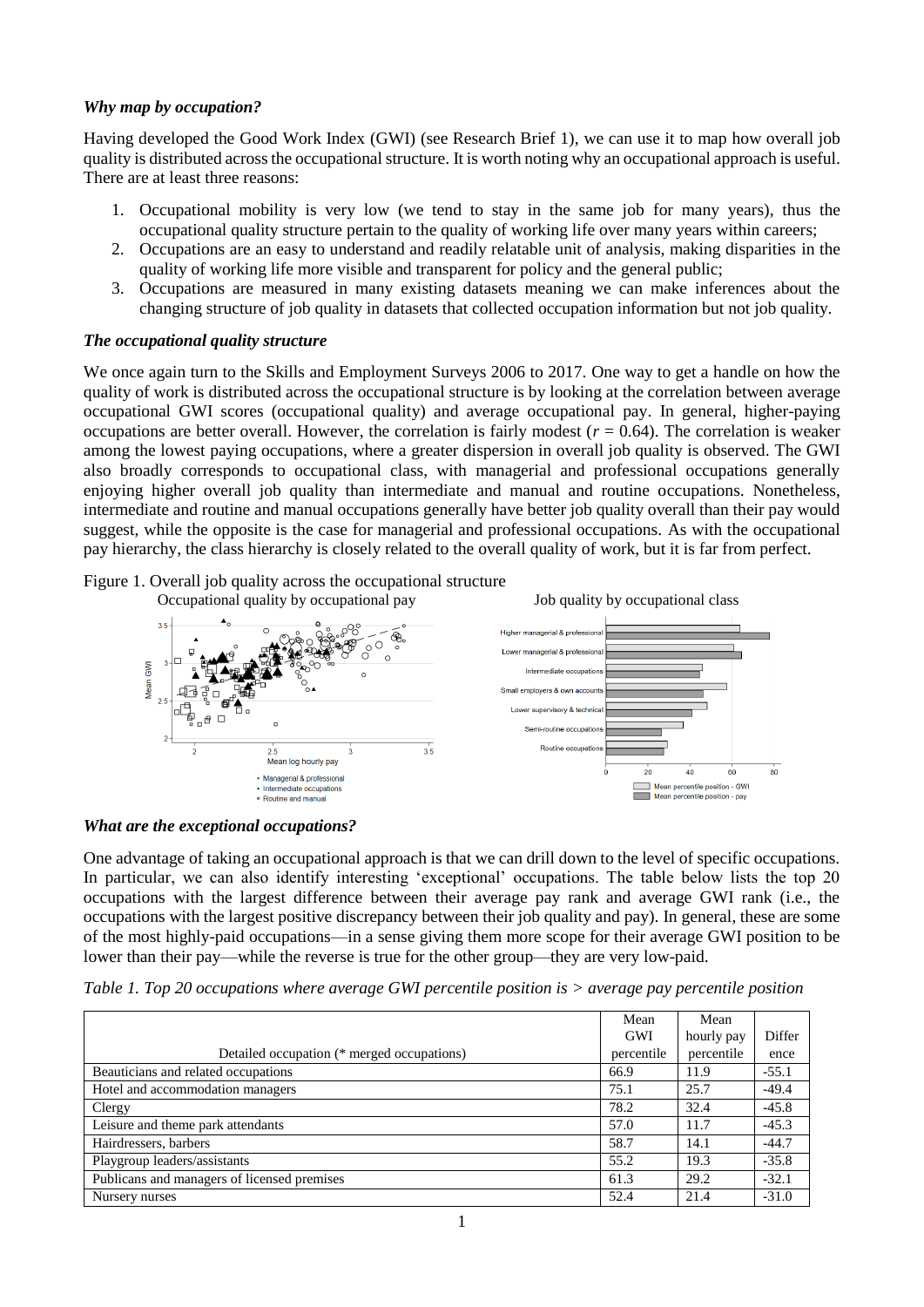| Bakers, flour confectioners                   | 47.9 | 20.1 | $-27.9$ |
|-----------------------------------------------|------|------|---------|
| Product, clothing and related designers       | 82.1 | 54.8 | $-27.3$ |
| <b>Educational assistants</b>                 | 55.3 | 29.4 | $-26.0$ |
| Restaurant and catering managers              | 57.2 | 31.8 | $-25.4$ |
| School secretaries                            | 57.2 | 32.6 | $-24.5$ |
| Chefs, cooks                                  | 51.8 | 28.1 | $-23.7$ |
| Care assistants and home carers               | 46.9 | 25.3 | $-21.6$ |
| Kitchen and catering assistants               | 34.1 | 14.0 | $-20.1$ |
| Dispensing opticians                          | 55.2 | 37.4 | $-17.8$ |
| Receptionists                                 | 44.2 | 26.4 | $-17.8$ |
| Sales and retail assistants                   | 34.3 | 16.6 | $-17.7$ |
| Leisure and travel service occupations n.e.c. | 45.5 | 28.2 | $-17.3$ |

*Table 2. Top 20 occupations where average GWI percentile position is < average pay percentile position*

|                                                                                                 | Mean       | Mean       |       |
|-------------------------------------------------------------------------------------------------|------------|------------|-------|
|                                                                                                 | <b>GWI</b> | hourly pay |       |
| Detailed occupation (* merged occupations)                                                      | percentile | percentile | Diff. |
| Aircraft pilots and flight engineers / Air traffic controllers / Ship and hovercraft officers / | 41.2       | 84.1       | 42.9  |
| Train drivers*                                                                                  |            |            |       |
| Solicitors and lawyers, judges and coroners / Legal professionals n.e.c.*                       | 53.7       | 83.6       | 30.0  |
| Computer engineers, installation and maintenance                                                | 40.3       | 69.6       | 29.9  |
| Financial and accounting technicians                                                            | 47.9       | 73.6       | 25.7  |
| Software professionals                                                                          | 56.0       | 79.4       | 23.4  |
| Non-commissioned officers and other ranks                                                       | 42.8       | 64.8       | 22.0  |
| Financial institution managers                                                                  | 61.8       | 83.5       | 21.7  |
| Information and communication technology managers                                               | 61.8       | 83.5       | 21.1  |
| Architectural technologists and town planning technicians / Building and civil                  | 48.7       | 70.0       | 21.0  |
| engineering technicians*                                                                        |            |            |       |
| Engineering professionals n.e.c.                                                                | 50.8       | 71.7       | 20.9  |
| Estimators, valuers and assessors                                                               | 36.0       | 56.3       | 20.4  |
| Registrars and senior administrators of educational establishments / Education officers,        | 50.0       | 69.4       | 19.3  |
| school inspectors*                                                                              |            |            |       |
| Taxation experts                                                                                | 66.2       | 85.6       | 19.3  |
| Chartered and certified accountants / Management accountants*                                   | 55.0       | 74.3       | 19.2  |
| Architects                                                                                      | 65.8       | 84.7       | 18.9  |
| Psychologists                                                                                   | 66.2       | 84.6       | 18.4  |
| Medical practitioners                                                                           | 66.2       | 84.6       | 18.4  |
| Directors and chief executives of major organisations / Senior officials in national            | 78.1       | 96.2       | 18.1  |
| government*                                                                                     |            |            |       |
| Financial managers and chartered secretaries                                                    | 69.1       | 87.0       | 17.9  |
| IT strategy and planning professionals                                                          | 68.3       | 85.6       | 17.3  |

What is interesting about these two clusters of occupations is that even though they are at polar opposites of the pay spectrum (the average percentile position of what we term 'artisan occupations' is 25.5, while it is 78.6 for what we term 'routine professional occupations'), their relative GWI scores are more or less the same overall. Routine professional occupations have an average GWI score of 55.8, while for artisan occupations it is 56.3. This illustrates that even though higher-paying occupations are generally the highest quality overall, there are interesting cases of exceptional lower-paying occupations that actually have modest overall quality, while there are interesting cases of higher-paying occupations (mainly related to finance, IT, and the licensed profession) that have only modest overall quality. The top, middle, and bottom 20 occupations are listed in the Appendix.

#### *What has been happening to the occupational quality structure?*

Using the occupation quality scores, we can chart the evolution in the occupational quality structure. The figure below classifies occupations into occupational pay quintiles according to mean pay and occupational quality quintiles according to mean GWI scores to explore the percentage change in employment shares in each category. We find a general decline in the low to moderate occupational quality categories and a general rise in the higher quality categories. This is in contrast to the occupational pay perspective, where we can broadly replicate the patterns of a polarizing labour market found in previous research. Although when consider just the most recent period, the growth in the highest quality quintiles and the decline in the lowest quality quintiles has stalled. Nonetheless, overall, the trends from the entire period imply a somewhat rosy evolution in the occupational structure from this more balanced multidimensional occupational quality perspective.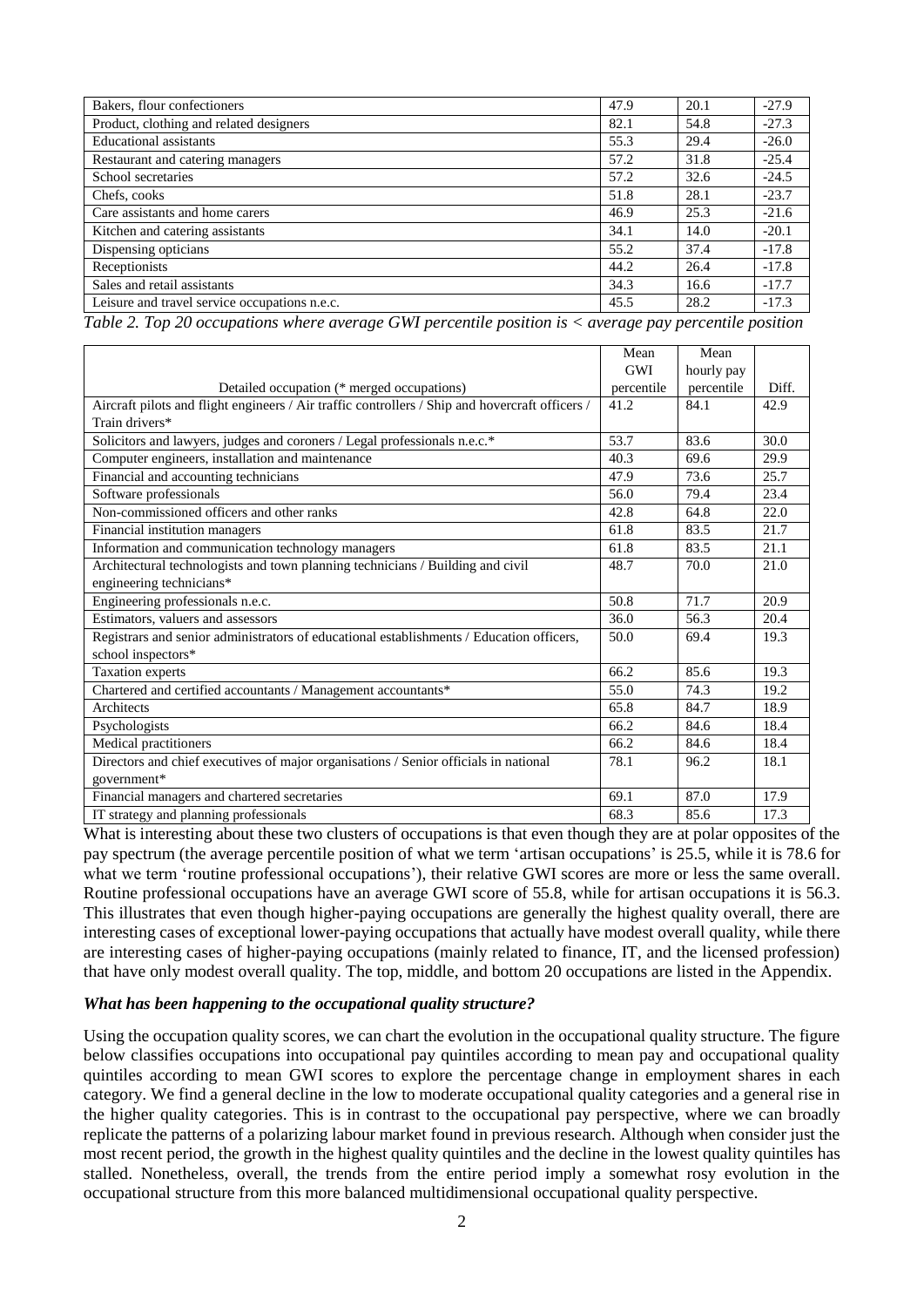#### Figure 2. The changing occupational structure



A natural next question is will technology likely continue to have a benign effect on the occupational structure? Such an exercise is reported in the figure below using the Office for National Statistics automation potential scores. Whether we defined the occupational quality structure in terms of pay or the GWI, we find that it is the lowest-paid and lowest overall quality occupations that have the highest automation potential, whereas the highest-paid and highest quality occupations have the lowest automation potential. Overall, this figure, with the obvious caveat about it is hard to predict the future, demonstrates that the occupational quality structure will continue to evolve in favourable ways. Whether displaced workers will end up benefiting from these trends by transitioning to higher quality occupations, though, is another question entirely.

Figure 3. Automation potential across the occupational structure



However, the quality attached to occupational categories has not been constant. The figure below illustrates trends in three of the nine indicators within occupational quality quintiles. They show the quality of work has changed *within* occupations in certain respects. The other indicators showed broad stability over time so we do not report them. The figure shows work across all occupational quality quintiles has become more routine, more controlled, and more intense. While the quality of work is highly differentiated by occupation, and the occupational structure is changing in generally favourable ways, the quality of work attached to occupations is getting worse across the occupational spectrum in these three, critical, respects.

Figure 4. Changes in job quality across the occupational quality structure

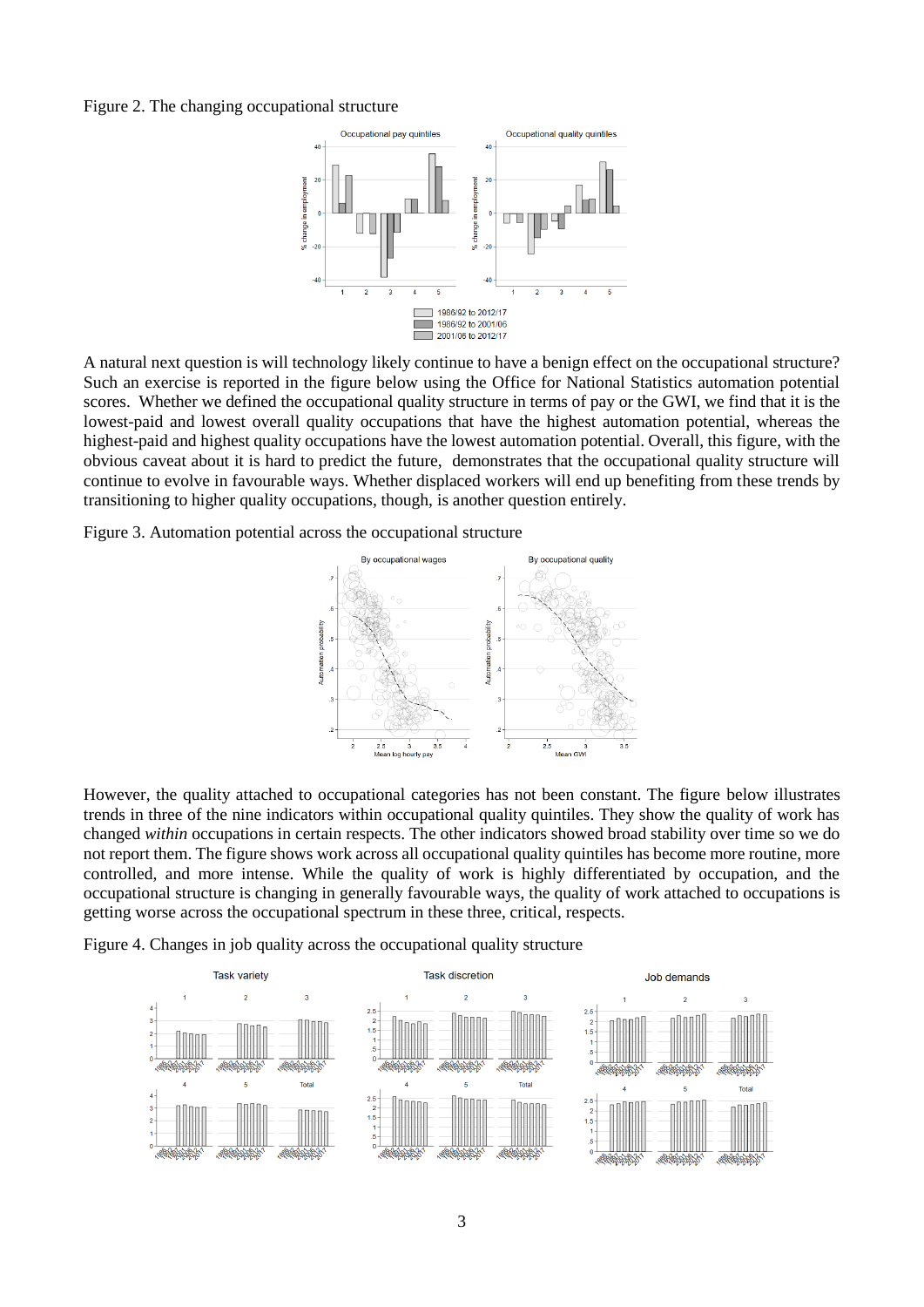## **APPENDIX**

| Table A1. Top 20 occupations by mean GWI |  |
|------------------------------------------|--|
|------------------------------------------|--|

|                                                                    | Mean GWI   | Mean hourly    |
|--------------------------------------------------------------------|------------|----------------|
| Detailed occupation                                                | percentile | pay percentile |
| Product, clothing and related designers                            | 82.1       | 54.8           |
| Chartered surveyors (not quantity surveyors)                       | 79.5       | 75.9           |
| Occupational therapists                                            | 79.2       | 73.8           |
| Clergy                                                             | 78.8       | 84.6           |
| Officers in armed forces / Police officers (inspectors and above)* | 78.2       | 32.4           |
| Directors and chief executives of major organisations / Senior     | 78.1       | 96.2           |
| officials in national government*                                  |            |                |
| Higher education teaching professionals                            | 77.4       | 81.7           |
| Physiotherapists / Chiropodists*                                   | 76.1       | 70.4           |
| Hotel and accommodation managers                                   | 75.1       | 25.7           |
| Managers in construction / Managers in mining and energy*          | 74.9       | 79.8           |
| Personnel, training and industrial relations managers              | 73.0       | 78.6           |
| Residential and day care managers                                  | 72.8       | 56.8           |
| Civil engineers / Mechanical engineers / Electrical engineers /    | 71.6       | 77.0           |
| Electronics engineers / Chemical engineers*                        |            |                |
| Medical practitioners                                              | 71.1       | 70.6           |
| Purchasing managers                                                | 71.0       | 82.6           |
| Scientific researchers / Social science researchers / Researchers  | 70.8       | 89.1           |
| $n.e.c.*$                                                          |            |                |
| Management consultants, actuaries, economists and statisticians    | 70.4       | 85.9           |
| Social services managers                                           | 70.2       | 71.6           |
| Farm managers / Natural environment and conservation managers /    | 69.8       | 58.1           |
| Managers in animal husbandry, forestry and fishing n.e.c.*         |            |                |
| Financial managers and chartered secretaries                       | 69.1       | 87.0           |

Notes: \*Denotes occupational unit group has been merged with another or multiple unit groups to increase cell size.

## Table A2. Bottom 20 occupations by mean GWI

|                                                                       | Mean GWI   | Mean hourly    |
|-----------------------------------------------------------------------|------------|----------------|
| Detailed occupation                                                   | percentile | pay percentile |
| Elementary personal services occupations n.e.c. / Hospital porters /  | 31.8       | 21.4           |
| Hotel porters*                                                        |            |                |
| Food, drink and tobacco process operatives                            | 31.3       | 36.7           |
| Elementary sales occupations n.e.c.                                   | 29.6       | 31.6           |
| Other goods handling and storage occupations n.e.c. / Stevedores,     | 29.4       | 29.6           |
| dockers and slingers*                                                 |            |                |
| Call centre agents/operators                                          | 28.9       | 24.8           |
| Bus and coach drivers                                                 | 28.1       | 32.1           |
| Assemblers (vehicles and metal goods) / Assemblers (electrical        | 28.0       | 39.7           |
| products) / Tyre, exhaust and windscreen fitters*                     |            |                |
| Traffic wardens                                                       | 25.7       | 24.5           |
| Cleaners, domestics                                                   | 24.5       | 15.7           |
| Postal workers, mail sorters, messengers, couriers                    | 24.1       | 40.7           |
| Telephonists / Market research interviewers*                          | 23.5       | 15.6           |
| Waiters, waitresses                                                   | 22.9       | 19.3           |
| Retail cashiers and check-out operators                               | 22.6       | 12.0           |
| Shelf fillers                                                         | 22.4       | 39.1           |
| Bar staff                                                             | 22.1       | 37.0           |
| Van drivers                                                           | 22.1       | 27.0           |
| Packers, bottlers, canners, fillers                                   | 21.6       | 10.2           |
| Launderers, dry cleaners, pressers                                    | 21.3       | 19.6           |
| Textiles, garments and related trades n.e.c. / Weavers and knitters / | 21.1       | 18.0           |
| Upholsterers / Leather and related trades / Tailors and dressmakers*  |            |                |
| Driving instructors                                                   | 13.1       | 42.0           |

Notes: \*Denotes occupational unit group has been merged with another or multiple unit groups to increase cell size.

Table A3. Middling 20 occupations by mean GWI